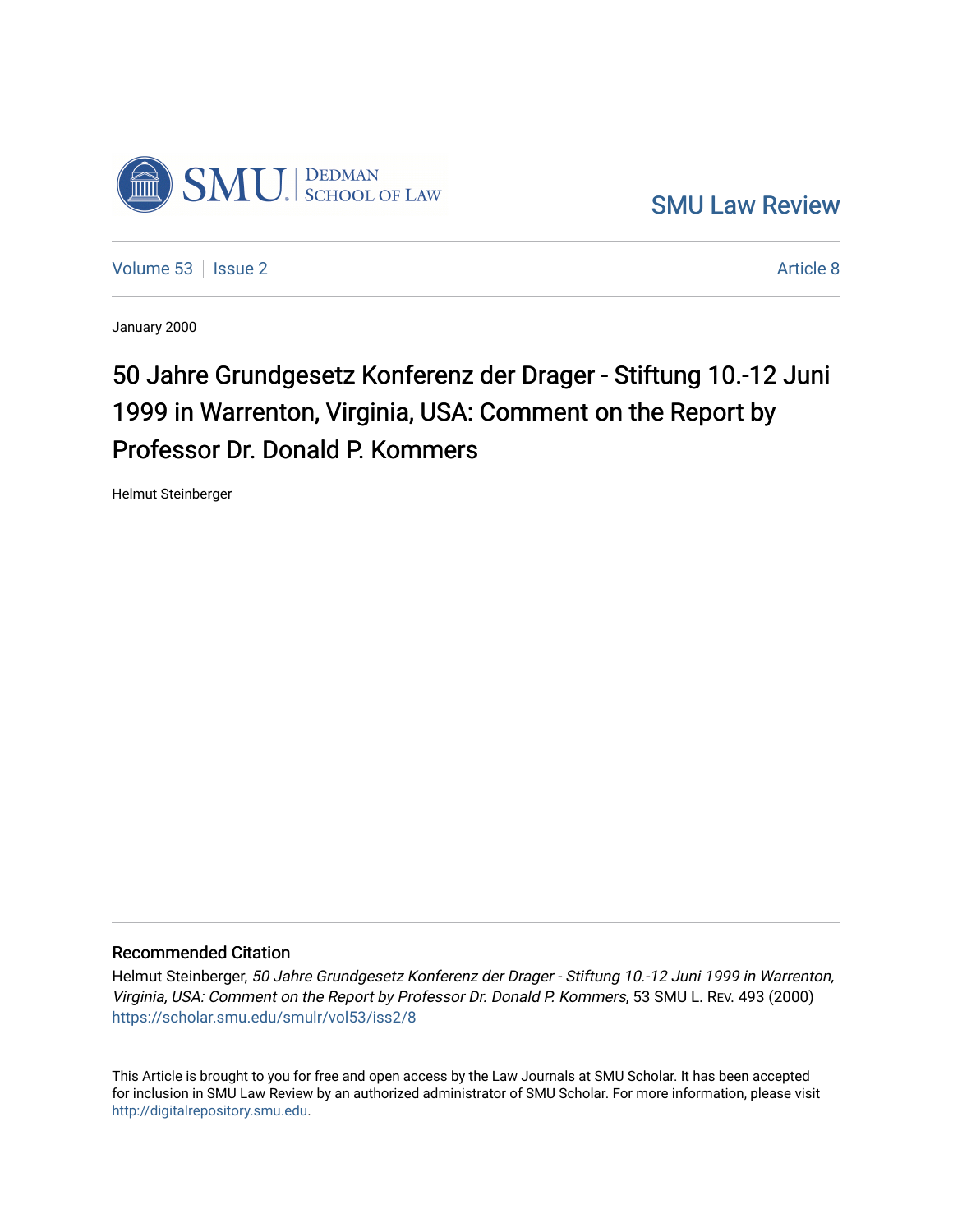## **"50 JAHRE GRUNDGESETZ"** KONFERENZ DER DRAGER- STIFTUNG **1O.-12 JUNI 1999 IN** WARRENTON, VIRGINIA, **USA:** COMMENT ON THE REPORT BY PROFESSOR DR. **DONALD P.** KOMMERS

*Professor Dr. Helmut Steinberger\**

**MR.** Chairman, Sehr verehrte Frau Präsidentin des Bundesverfassungsgerichts, Honorable Justices O'Connor and Scalia,

Ladies and gentlemen:

Let me first express my appreciation to the Dräger Foundation for having organized this conference in celebration of the fiftieth anniversary of the Basic Law. We meet again in the United States, indeed a very appropriate place to do so.

We will probably hear a lot about a success story of the Basic Law, but may I assure our American friends that we Germans are very well aware that this story would have looked quite different if the Federal Republic of Germany would not have enjoyed over these fifty years the constant support by the United States, first economically via the Marshall Plan, which helped to bring about the so-called "economic miracle" in Germany, then by the political-military alliance, which until today has effectively protected our freedom, and last but not least, by her support of our quest for German reunification. For all of this we are and will be sincerely grateful.

From the excellent survey Professor Kommers<sup>1</sup> has given us on the developments of the Basic Law, I will—for reasons of time—just single out one issue which in my opinion is of far-reaching importance: the influence in recent decades of European integration on the *federal* system established by the Basic Law and its relations to other fundamental constitutional structures. <sup>2</sup>

**<sup>\*</sup>** Justice (retired) Federal Constitutional Court; professor, University of Heidelberg, Germany.

*<sup>1.</sup> See* Donald P. Kommers, *Kann das deutsche Verfassungsrechtsdenken Vorbild far die Vereinigten Staaten sein?* 37 DER **STAAT** 335 (1998).

<sup>2.</sup> From general literature, see, for example, HUBERT SCHROEDER, **DIE EUROPAISCHE** WIRTSCHAFTSGEMEINSCHAFT **UND DIE** LANDER DER BUNDESREPUBLIK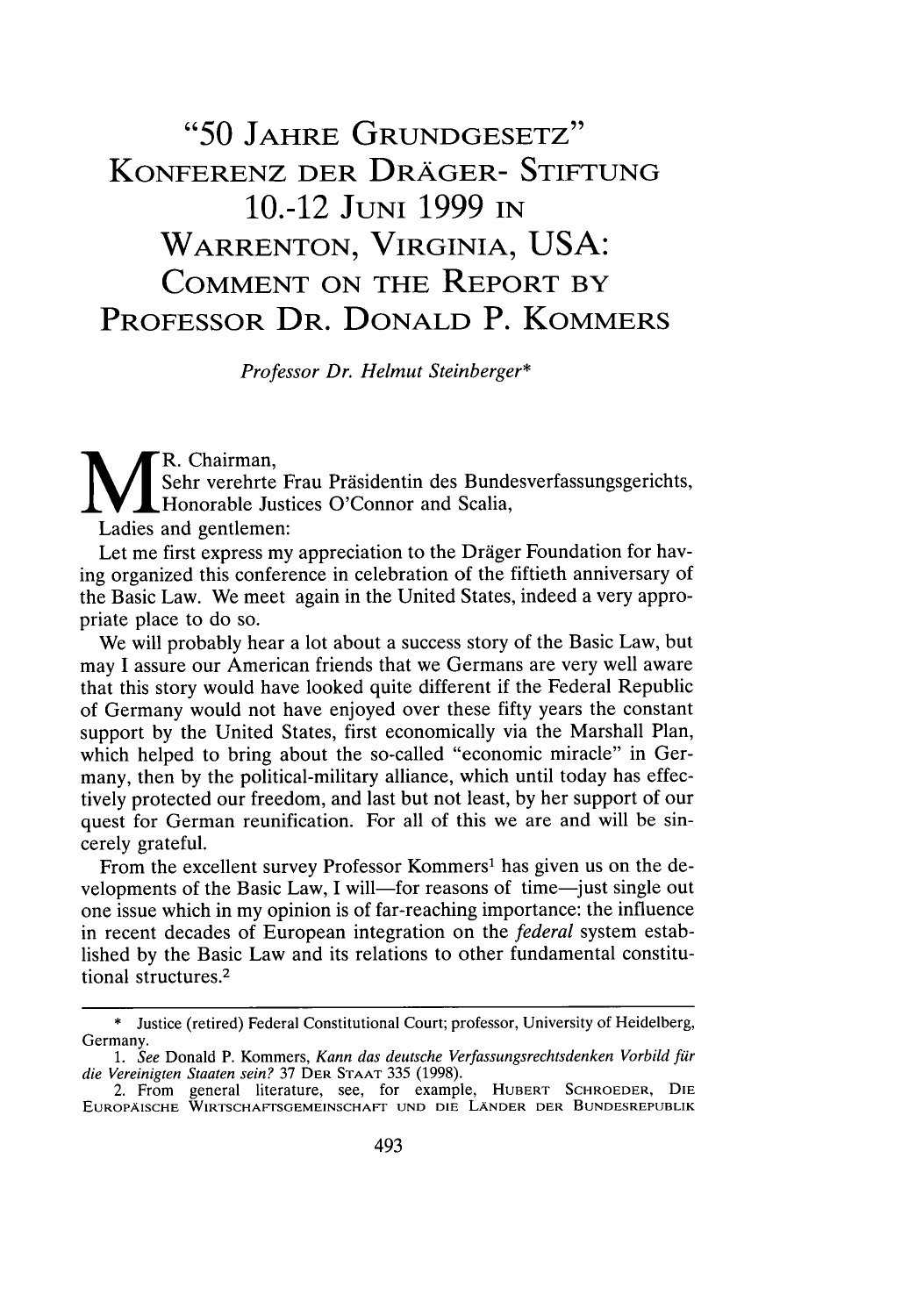European integration and German reunification have put federalism, as established **by** the Basic Law, on trial. Federalism is an expression of German political and cultural traditions and values. It is far more than mere administrative decentralization, vertical separation of powers, or an expedient organizational structure; it is rather a flexible design to preserve the identities and multiplicity of various entities and to integrate them into a pluralistic political system. We can see how deeply rooted federalism is from the fact that when the first Länder or state constitutions were adopted in Southern Germany-years before the Basic Law of 1949—they already considered the respective Länder as constituent state entities of a future German federation. And when in **1989** the Communist regime in the German Democratic Republic was ousted **by** a peaceful revolution, almost overnight the old state symbols of the former tradi-

**DEUTSCHLAND:** ZU VERFASSUNGSRECHTLICHEN FRAGEN DES VERTRAGES VOM 25.3.1957 (1964); **HERMANN SCHMIDT-WENZEL, DIE** DEUTSCHEN LANDER **UND** IHRE **STELLUNG** IM EUROPAISCHEN EINIGUNGSPROZESS: **EIN** BEITRAG ZUR WAHRNEHMUNG DER INTERNA-TIONALEN BEZIEHUNGEN IM BUNDESSTAAT (1969); GERHARD BRANDMUELLER, DIE BESCHRAENKUNG DES STEUERLICHEN GESETZGEBUNGSRECHTS INSBESONDERE DER BUNDESREPUBLIK DEUTSCHLAND **UND** IHRER LAENDER DURCH DEN EWG-VERTRAG (1971); WOLFGANG VORWERK, **DIE** AUSFOHRUNG VON GEMEINSCHAFTSAKTEN DURCH BUND **UND** LANDER UNTER BESONDERER BEROCKSICHTIGUNG VON ART. 57 EWGV (1977); RUDOLF MORAWiTZ, DIE ZUSAMMENARBEIT VON BUND UN) LANDERN BEI VORHABEN DER EUROPAISCHEN GEMEINSCHAFT (1981); RUDOLF MORAWITZ, DIE **ZUSAMMENARBEIT VON BUND UND LÄNDERN BEI VORHABEN DER EUROPÄISCHEN UNION** (1994); **STEFAN SCHMIDT-MEINECKE, BUNDESLANDER UND) EUROPAISCHE GEMEIN-**SCHAFT: ENTWICKLUNG UND STAND DER LÄNDERBETEILIGUNG IM EUROPÄISCHEN **EINIGUNGSPROZESS (1988);** RUDOLF HRBEK, DIE BETEILIGUNG DER **DEUTSCHEN** LANDER AN DEN INNERSTAATLICHEN BERATUNGEN UND ENTSCHEIDUNGEN IN **EG-ANGELEGENHEITEN** (insbesondere im Licht von Art.2 EEA-Gesetz und der Bund-Laender-Vereinbarung) **(1988);** WINFRIED KOESSINGER, **DIE DURCHFUEHRUNG DES** europäischen Gemeinschaftsrechts im Bundesstaat: Bund/Laender-Verhältni UND EUROPAISCHES GEMEINSCHAFTSRECHT (1989); KARL-HEINRICH ROLFES, REGIONALE WIRTSCHAFTSFORDERUNG UND EWG-VERTRAG: **DIE** AKTIONSRAUME VON BUND, LAN-DERN UN!) KOMMUNEN (1991); ALBERT PFITZER, DER BUNDESRAT: MITWIRKUNG DER LANDER IM **BUND** (4th ed. **1995);** HENNING KLAUS, **DIE DEUTSCHEN BUNDESLANDER UND DIE EUROPAISCHE UNION: DIE** MITWIRKUNG DER LANDER AM **EU-INTEGRATIONSPROZESS SEIT** DEM VERTRAG **VON** MAASTRICHT **(1996);** MARTHA DAGMAR MOLLER, Aus-**WIRKUNGEN DER GRUNDGESETZREVISION VON** 1994 **AUF DIE VERTEILUNG** DER **GESETZGEBUNGSKOMPETENZEN ZWISCHEN BUND UND LANDERN (1996);** Hans-Peter Schneider, *Die Aufgabenverteilung zwischen Bund Landern nach dem Grundgesetz* **-** *eine Auspraegung des Subsidiaritaetsprinzips?, in* **JUTTA** KRAMER, **DIE ENTWICKLUNG DES** STAATES DER AUTONOMIEN IN SPANIEN **UND** DER BUNDESSTAATLICHEN ORDNUNG IN DER BUNDESREPUBLIK DEUTSCHLAND (1st ed.,1996); JOHANNES TRAUT, DIE ROLLE DER **DEUTSCHEN** LANDER **UND** DER **US-BUNDESSTAATEN IN DEN INTERNATIONALEN** BEZIEHUNGEN (1997); STEFAN OETER, **IST** UNSER VERSTAENDNIS DES BUNDESSTAATES NOCH ZEITGEMAESS? (1998); *Stephan Detjen, Einheit und Vielfalt Der Wandel des Bundesstaats, in* **IN** BESTER **VERFASSUNG?!: 50 JAHRE** GRUNDGESETZ **200-05 (1999);** Gottfried Leder, 50 Jahre Grundgesetz: Noch immer Anlass zu Verfassungspatriotismus?, STIMMEN **DER** ZEIT **(1999),** PETER BADURA, ZUR RECHTFERTIGUNG **DES** FOEDERALISTISCHEN PRINZIPS **UND** ZUM SUBSIDIARITAETSPRINZIP, BITBURGER GESPRAECHE (1999); DIETER FRICKE, ZUM KOOPERATIVEN FOEDERALISMUS; REFERAT BEI **DEN** 36. BITBUNGER GES-PRAECHEN (1999); DETLEF MERTEN, REFORM DES FOEDERALISMUS IN GESETZGEBUNG **UND VERWALTUNG,** REFERAT **BEI DEN 36. BITBUNGER GESPRAECHEN (1999);** Matthias Mähring, *Die Mitwirkung des Bundesrates und der Länder*, in BUNDESRAT UND EUROPAISCHE UNION 13 (1997); HANDBUCH DES BUNDESRATES FUER DAS GESCHAEFT-**SJAHR (1998-1999).**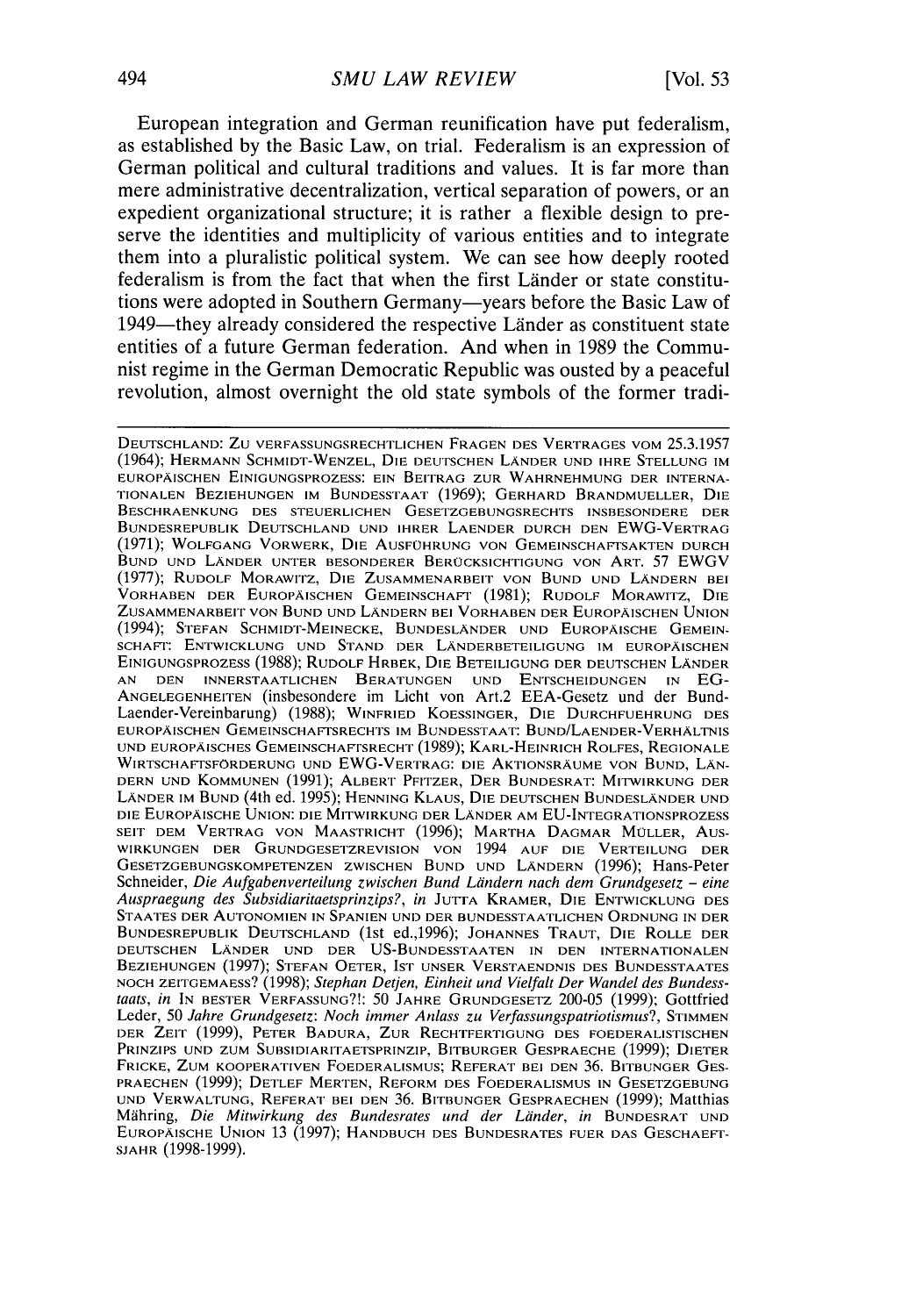tional states were seen in public, e.g., the red eagle of Brandenburg, and the green-white flag of Saxony. Upon their accession to the Basic Law in 1990, they re-established themselves as states of the Federal Republic.

For decades, a continuous debate on reforming German federalism has been going on. The main concern has been the ever-increasing trend towards more unitarian structures, caused, in particular, by the implications of the principles of the "social state" and social legislation. I may, for example, refer to the issue of provisions for the millions of widows and surviving dependants of the war victims, for the twelve million people driven from their homes in the eastern territories of the former Reich, from Czechoslovakia-3.5 millions alone from there-Poland, Hungary, and Yugoslavia by the whole ethnic purification of the time, and seeking refuge in West Germany. You could not establish the social network at different levels varying from land to land but had to establish a uniform federal level.

The main issues of this reform debate over the last decades have involved the financial provisions of the Basic Law-obviously a core element of each and every federal constitution. In particular, the debate involved reforming the interlinked system of apportioning revenues and expenditures between the federation and the Linder, which in 1969 had replaced the principal system of separation. Other important considerations have been the issue of financial equalization as between the Lander by re-orientation of its allocative and distributive goals, reforms in the area of the so-called "Joint tasks,"<sup>3</sup> the system of mixed financing, of granting more taxation powers to the Linder, involving another transfer of federal legislative powers to them beyond the result brought about by the constitutional amendment of October 1994. Whether the replacement of the soft clause of Article 72, section 2, number 3 by the new "necessity" clause of Article 72, section 2 will result in reducing the federation's use of its concurrent legislative powers is yet to be determined. We will also have to see whether the Land legislatures will resort to the new norm control procedure available now for such a purpose. <sup>4</sup>

I.

Turning to the effects of European integration on the German federal system, one has to start from the original text of Article 24, section 1, which in December of 1992 was replaced by the new Article 23.

Article 24, section **1** authorized the transfer to international organizations of sovereign powers of the federation as well as of the Länder. Although such transfers might have changed the allocation of these powers as prescribed in the constitution, no constitutional amendment was required for such transfer of powers, provided, according to decisions of the Federal Constitutional Court, that such transfers did not surrender the

<sup>3.</sup> **GRUNDGESETZ** [Constitution] [GG] art. 91a-b (F.R.G.).

*<sup>4.</sup> See* GG art. 93, § 1, no. 2a.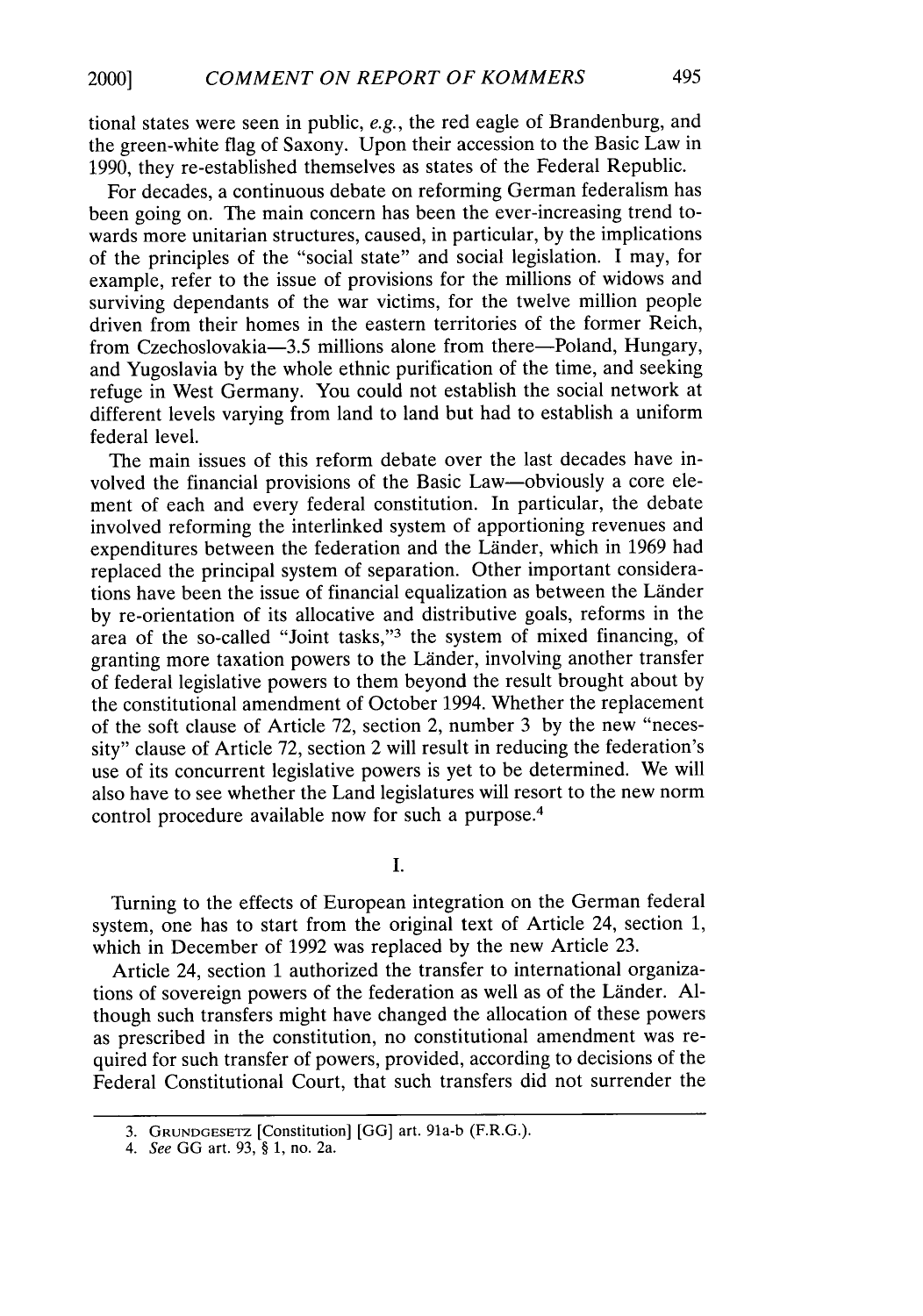identity of the Basic Law by undermining its essential structures, such as the principles underlying fundamental rights and liberties.5

A. From the very beginning, the States have realized the possible diminishing effect on their status that any transfer of *their* substantial powers would eventually bring about, and might result in a further pull towards unitarian solutions draining more and more of their powers. Of particular concern to them, for example, were the financial implications of such transfer and of consequent measures of the Community. Under the German Constitution the Federation and the States, as a rule, shall separately finance the discharge of their respective responsibilities insofar as the Basic Law does not otherwise provide.<sup>6</sup>

In addition to clarification of the financial consequences, the States pursued four aims:

- (1) to receive sufficient and prompt information in matters of European integration covering the Community level as well as the federal level;
- (2) to participate in the decision-making process at the *federal* level;
- (3) to participate, possibly, in the decision-making process at the *Community* level, and
- (4) to adopt a domestic legal instrument formalizing the roles of the Federation and the States in these matters.

In the context of Germany's constitutional framework, it turned out that these requests could only be made operational in practice if channeled through the Federal Council. The Federal Council is a federal organ, representing the States, composed of members of their governments, with voting powers roughly allocated according to their respective populations.

The States, nevertheless, have established coordinating bodies as among themselves, such as the Conferences of their prime ministers and of their ministers of various departments (cultural affairs, justice, transport, etc.). After the EU-Treaty entered into force, they established the Conference of their Ministers for European Affairs, where the political practice is to work out their opinions and attitudes within the Federal Council by unanimous consent. The Federal Council, on the other hand, makes its decisions by majority rule. There exist, moreover, at various levels, hundreds of common bodies composed of federal and State executives as well as interstate bodies engaged in activities such as consulting, planning, etc. These common bodies are the very fraternities or brotherhoods of parallel departments constantly consulting and communicating with each other, as their daily bread.

*<sup>5.</sup>* See, e.g., BVerfGE 37, 271 (279); BVerfGE 58, 1 (30); BVerfGE 73, 339.

<sup>6.</sup> See GG art. 104(a).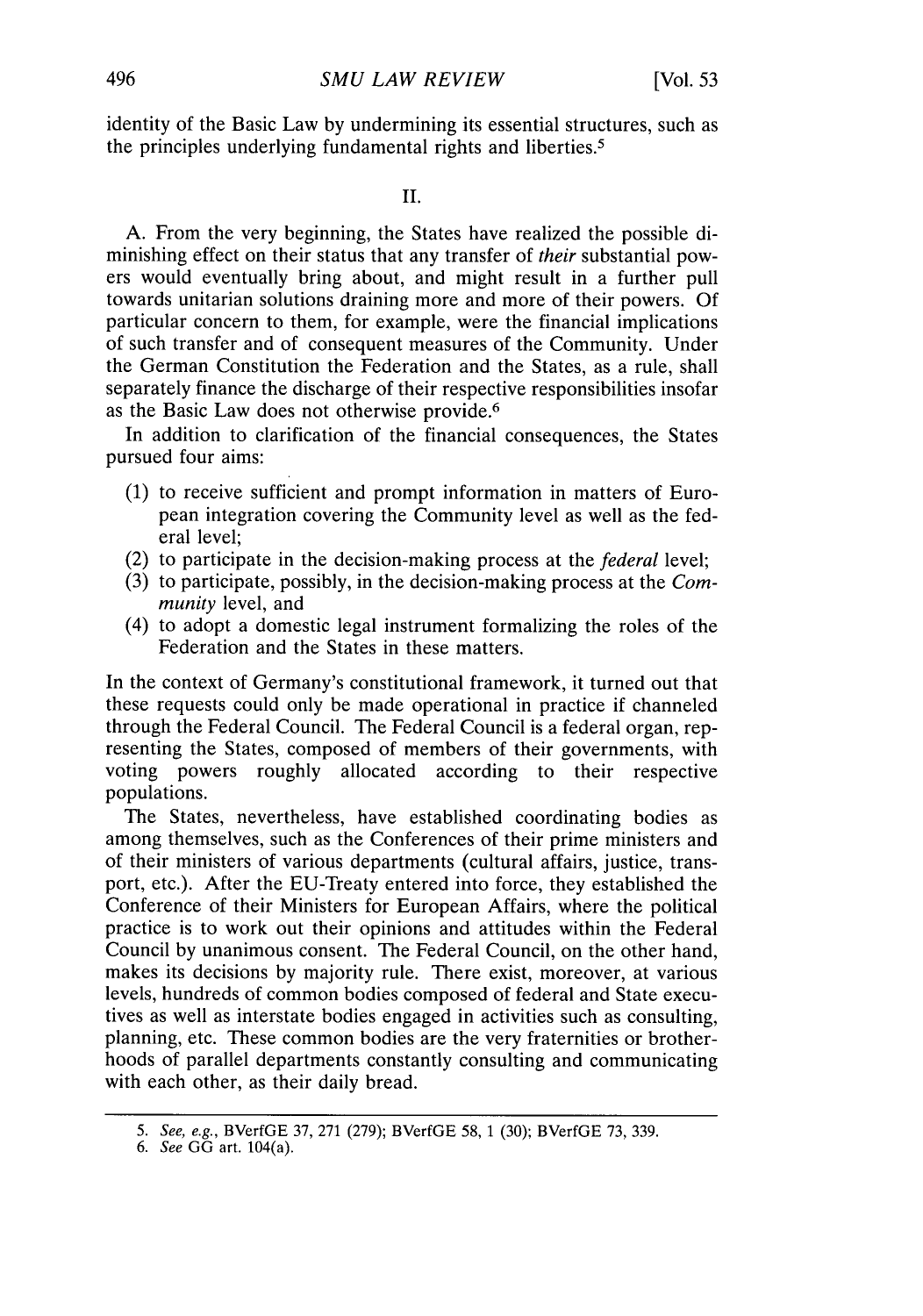### B. After the entry into force of the Treaty on the European Coal and Steel Community, cooperation between the Federation and the States started on the level of information. The Federal Government, according to Article 53 of the Basic Law, has a general obligation to keep the Federal Council informed about the conduct of its affairs.

Article 2 of the federal law of July 27, 1957, consenting to the Treaties of Rome, specified this as a continuous obligation with respect to the developments within the Councils of Ministers of both communities-a provision which is still in operation. Up to the present time, there are about 600 topics per year on the agenda of the Federal Council in matters of European integration, amounting to roughly one third of its business. Also in 1957, the Federal Council established its Special Committee on European Integration which considers legislative projects of the communities. It became a permanent committee of the Federal Council in 1965. Since January 1967, this flow of information has been supplemented by biannual integration reports by the Federal Government to be discussed within this Committee.

Between 1963 and 1986, both sides at various occasions undertook consultations to coordinate and harmonize their interests in representing German positions on the community level. These efforts culminated in the Federal Chancellor's letter of September 1979 to the States, accepted by their prime ministers, assuring them that the Federation in matters concerning the *exclusive* legislative powers of the States will endeavor to come to agreed positions, to try to submit these to the fullest extent possible in negotiations or deliberations on the community level, and to get them accepted there. The Federation would deviate from the position of the States only for peremptory compelling reasons of integration policy and would inform the states of its reasons for doing so in such matters. The Federation, upon request by the States, would include two agents of the States within the German representation at the deliberating bodies of the EC-Commission or Council.

This accord has been acted upon since 1980. In 1986, on the occasion of the Federal Council's assent to the law approving the Single European Act, the States requested the formalization of this procedure by law. There were, nevertheless, serious constitutional controversies even within the States, in particular on the question of whether the functions of the Federal Council in this context could be delegated to its Committee on European Integration without amending the Constitution. While such a solution was not as yet provided for in the law on the Single European Act, it did formalize the practice agreed upon since 1979. It was, moreover, specified by a formal agreement of December 17, 1987, between both sides.

The most recent step in the attempt to coordinate and harmonize federal and state policy on European integration was taken on the occasion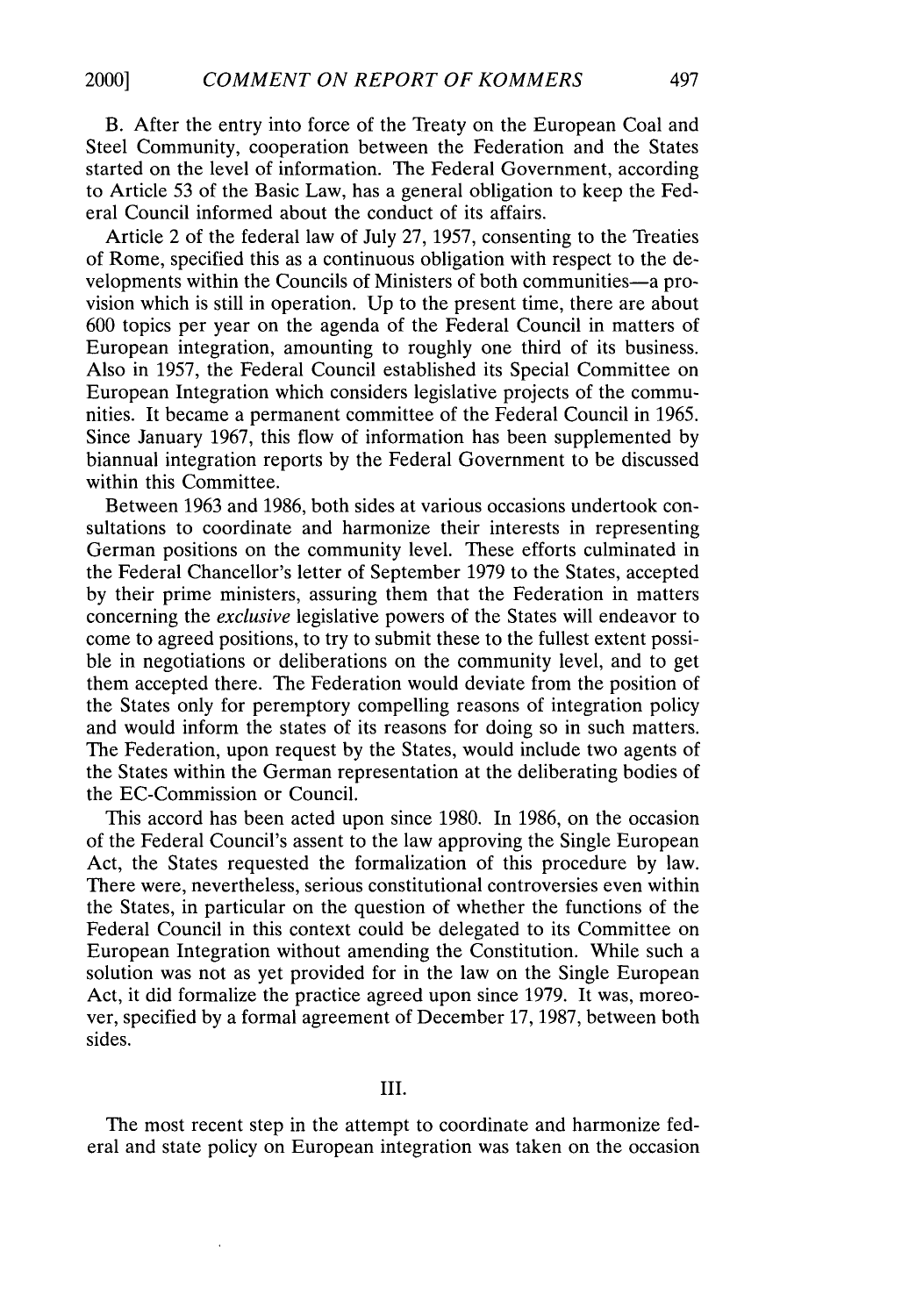of the approval of the Treaty establishing the European Union by federal legislation of February 2, 1992.

This was accomplished primarily by amending the Basic Law. The main amendments are the following, and most of them are contained in Article 23:

1. With a view to establishing a united Europe **...** Germany shall participate in the development of the European Union, which is committed to democratic, rule-of-law, social and federal principles as well as the principle of subsidiarity, and ensures protection of basic rights comparable in substance to [the protection] afforded by [the] Basic Law.<sup>7</sup>

This has been called the "structural clause," meaning that Germany has a constitutional obligation to participate only in a European Union which follows these principles. To this end, the Federation may transfer sovereign powers by law, which requires the assent of the Federal Council.

2. "The establishment of the European Union as well as amendments to its statutory foundations and comparable regulations which amend or supplement the content of [the] Basic Law or make such amendments or supplements possible shall [require the assent by law corresponding to constitutional amendments]."<sup>8</sup> That is, the Basic Law requires the assent of a two-thirds majority in both the Federal Parliament and the Federal Council. The so-called "eternity clause"<sup>9</sup> must not be encroached upon thereby. Moreover, Article 50, which defines the general functions of the Federal Council, has been amended to require state participation through the Federal Council in matters concerning the European Union. This makes it clear that state participation will be channelled formally through the Federal Council. The Federal Government shall inform the Federal Council (and the Federal Parliament) comprehensively and promptly on matters concerning the European Union.

3. "The [Federal Council] shall be involved in the decision-making process of the Federation in so far as it would have to be involved in a corresponding internal measure or in so far as the [States] would be internally responsible."<sup>10</sup>

4. Where in an area in which the Federation has exclusive legislative jurisdiction the interests of the [States] are affected or where in other respects the Federation has the right to legislate, the Federal Government shall take into account the opinion of the [Federal Council]. Where essentially the legislative powers of the [States], the establishment of their authorities or their administrative procedures are affected, the opinion of

<sup>7.</sup> **GG** art. 23, § 1.

<sup>8.</sup> **Id.**

<sup>9.</sup> See GG art. 79, § 3.

<sup>10.</sup> GG art. 23, § 4.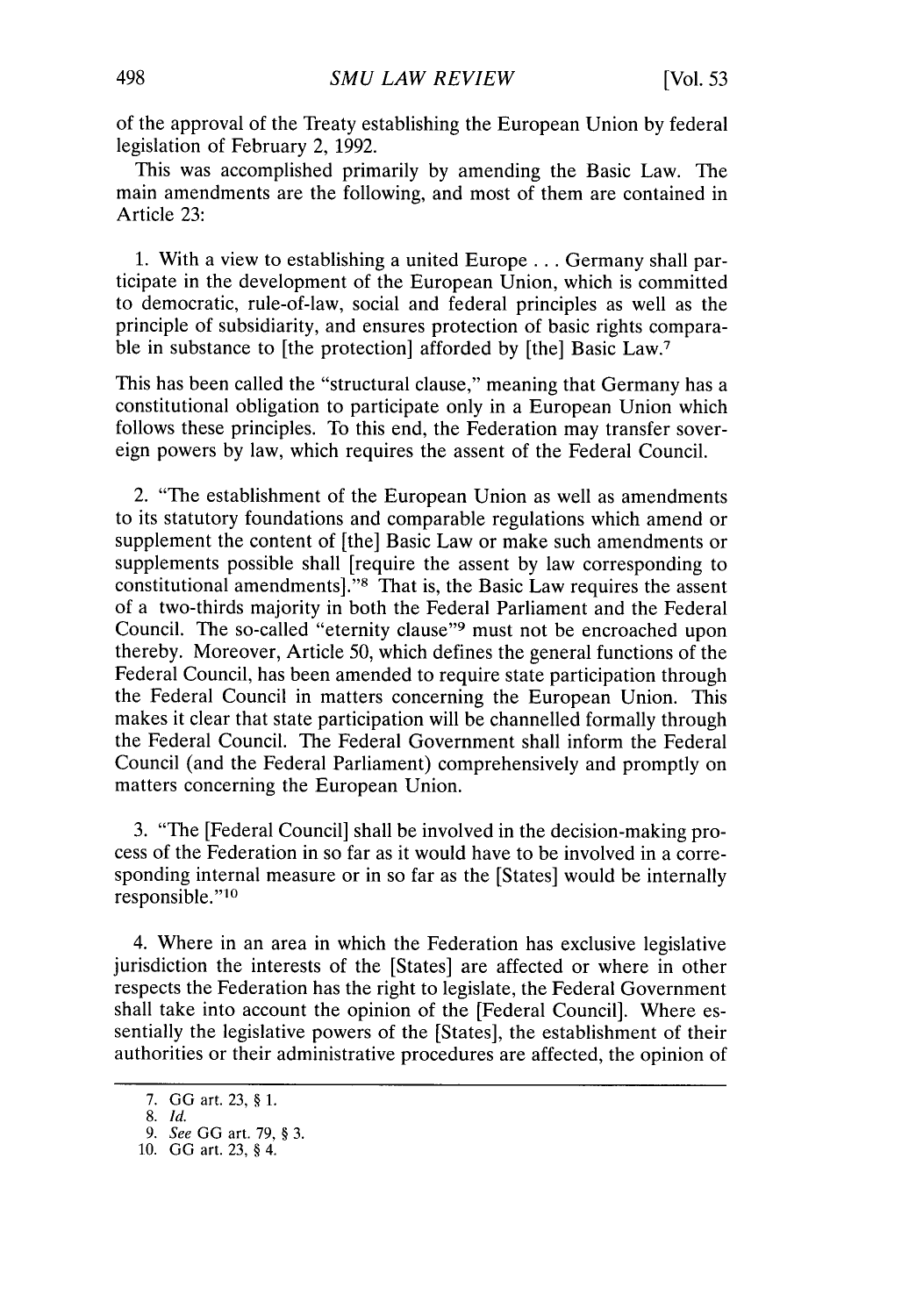the [Federal Council] shall be given due consideration in the decisionmaking process of the Federation; in this connection the responsibility of the Federation for the [Federal Republic of Germany] as a whole shall be maintained. In matters which may lead to expenditure increases or revenue cuts for the Federation, the approval of the Federal Government shall be necessary.<sup>11</sup>

5. When legislative powers *exclusive* to the *States* are essentially affected, the exercise of the rights belonging to the Federal Republic of Germany as a Member state of the European Union shall be delegated to a representative of the States designated by the Federal Council. "Those rights shall be exercised with the participation of and in agreement with the Federal Government; in this connection the responsibility of the Federation for the [Federal Republic of Germany] as a whole shall be maintained."<sup>12</sup>

For matters concerning the European Union, the Federal Council may form (and has done so already) a Chamber for European Affairs whose decisions shall be considered as decisions of the Federal Council itself. In this chamber, as it is with the normal procedures of the Federal Council, each State shall have at least three votes: States with more than two million inhabitants shall have four; those with more than six million inhabitants, five; and those with more than seven million inhabitants, six votes. The votes of each State may be cast only as a block vote and only by members present or their alternates.

Details regarding the provisions of Article 23, sections 4 and 6 shall be subject of a law requiring the assent of the Federal Council.

#### IV.

From the detailed implementation of this constitutional amendment by the law of March 12, 1993, on the cooperation between the Federation and the States in matters of the European Union, let me single out a few elements.

Before determining internally the German position for negotiations at the level of the European Union, the Federal Government shall give the Federal Council in good time an opportunity to state its opinion insofar as interests of the States are concerned.

Where the Federal Council would have to be involved in a corresponding domestic measure, or where the States internally would be responsible, the Federal Government has to include representatives of the States nominated by the Federal Council in the *internal* deliberations for determining the German negotiating position.

If the interests of the States are involved in areas of the *Federation's* exclusive or concurrent legislative powers, the Federal Government is re-

<sup>11.</sup> **GG** art. 23, § 5.

<sup>12.</sup> GG art. 23, § 6.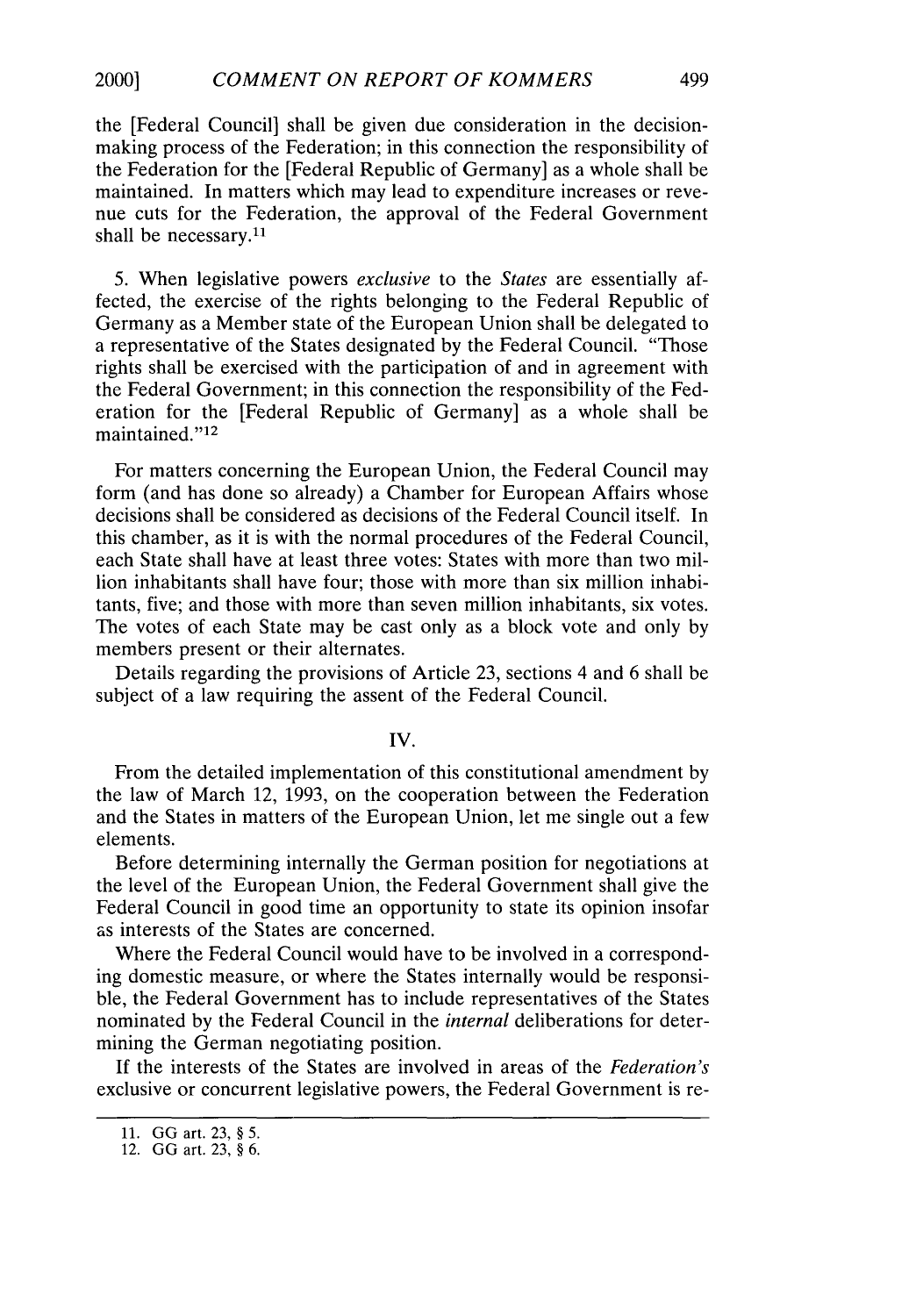quired to take into account the position of the Federal Council when determining the German negotiating position on the Union level.

If a project at the Union level in its central points concerns the internal legislative powers of the *States,* and the Federation does not dispose of legislative powers in this area or the project seriously concerns the establishment of State authorities or their administrative procedures, then the opinion of the Federal Council shall be controlling in determining the German negotiating position by the Federal Government if attempts to harmonize the respective positions have been abortive *and* the Federal Council's opinion has been taken by a *two-thirds* majority vote. Even in such cases, however, the Federal Government may deviate from the Federal Council's position for the sake of preserving its responsibility for the Federal Republic as a whole ("gesamtstaatliche Verantwortung") including questions of foreign, defense, and integration policies.

Before assenting to projects to be based on Article 235 of the EEC-Treaty, the Federal Government has to ensure the agreement of the Federal Council as far as its consent under domestic law will be required or the States internally are competent.

With regard to Union projects in which the Federal Council would have to participate in a corresponding domestic measure, or the States would be internally competent, or their essential interests will be otherwise concerned, the Federal Government on request shall include representatives of the States, to the extent possible, in the German representation at the negotiations within the consultative bodies of the European Commission or Council. The conduct of the negotiations on the German side lies with the Federal Government; with its consent the representatives of the States may convey statements in the negotiations.

With regard to Union projects vitally affecting exclusive legislative powers of the States, the Federal Government shall assign the task of conducting Germany's negotiations within the consultative bodies of the EU-Commission or Council and in meetings of the EU-Council in its composition of the ministers of the EU-Member States, to a representative of the German States. The exercise of the rights by this representative shall be performed under participation of and in harmony with the representative of the Federal Government. This procedure will not apply for rights which Germany holds in *presiding* over the Council of Ministers.

The law on cooperation of March 12, 1993, does not cover areas dealing with the common foreign and security policies of the European Union. There is some controversy between the Federal Government and the States as to whether it will apply to the so-called "mixed decisions" by the Council and the representatives of the Governments of the Member States assembled in the Council.

Under Article 8 of the law of March 12, 1993, the States may maintain with the institutions of the European Union permanent communication bureaus, not enjoying diplomatic status.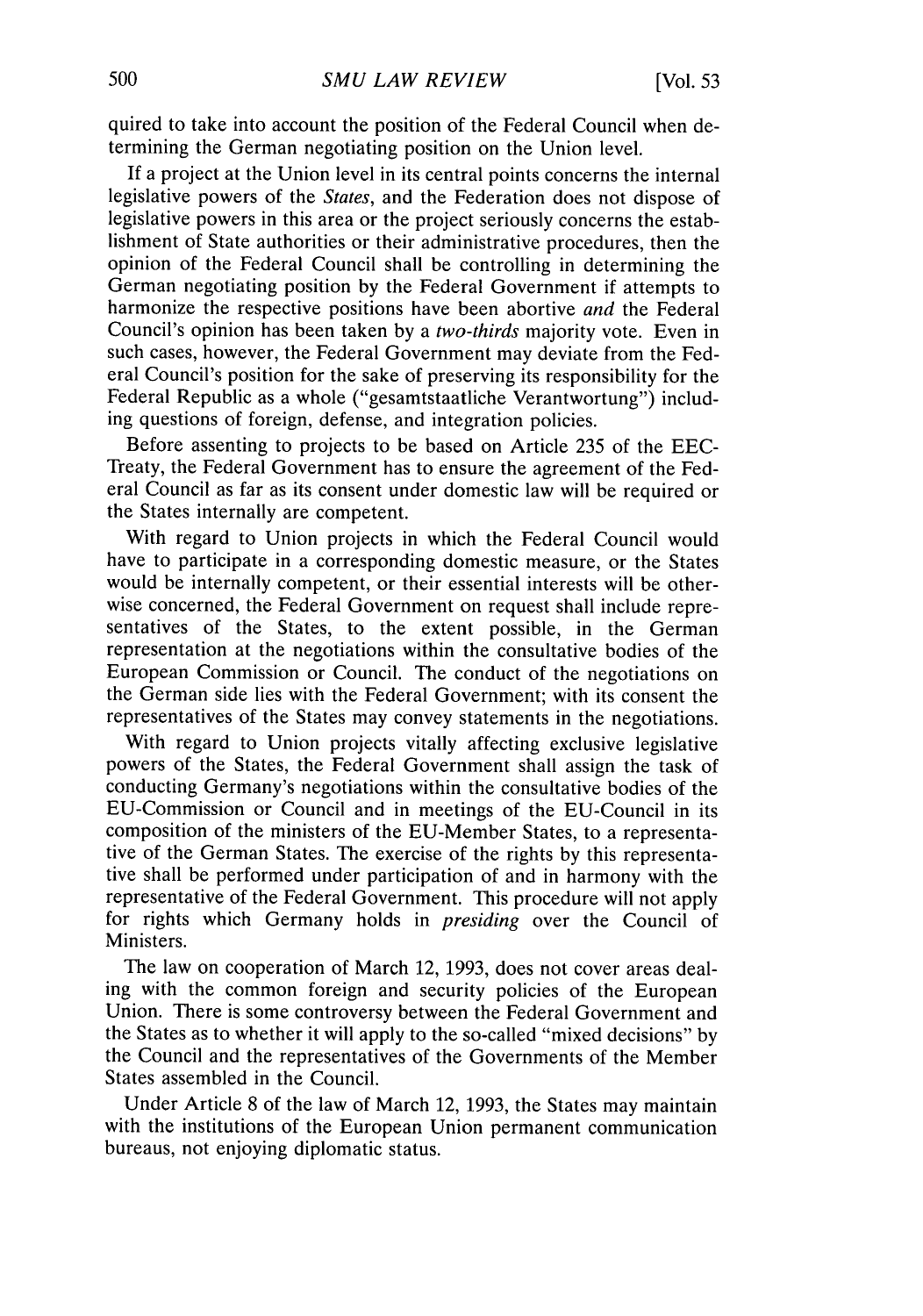The law of March 12, 1993, moreover, has been supplemented by a formal agreement of October 29, 1993, between the Federal Government and the Governments of the German States.<sup>13</sup>

V.

The EEC-Treaty in Article 198 provides for the Committee of the Regions, as is well known. The initiative for its establishment was taken by the German Government following an outspoken desire by the German States. Through the Committee of the Regions certain categories of regional and local territorial bodies of the Member States for the first time have obtained the institutionalized opportunity to represent their interests in the deliberative processes of the European Union. Of particular relevance here will be such things as regulation of the structural funds, the establishment of a cohesion fund, the implementation of regional funds, the building of European networks, and the promotion and support of projects of general education, culture, and health. The Committee may issue consultative opinions on its own initiative in matters where it considers such action appropriate. 14 Its opinions are, as is well known, not binding, whereas the German states had preferred a representative body empowered to participate in binding decision-making processes of the Community.

The German Law on Cooperation of March 12, 1993, mentioned before, provides that with regard to projects of the European Union, the right of municipalities and their associations to regulate matters of the local communities shall be observed and their interests shall be protected. For their representation in the Committee of the Regions, the Federal Government shall propose to the EU-Council of Ministers the persons to be nominated by the States. The States ensure that the three representatives shall be elected on the proposal of the head Associations of the local communities.

VI.

In view of the aims and efforts of the German States to participate in the deliberative and decision-making processes at the Federal as well as at the Community level (within the respective German representation), it is no surprise that they have urged the Federal Government to try to insert into the Treaty on the European Union the "principle of subsidiarity", which on British and German initiatives was indeed adopted at Maastricht. While this is not the place to dive into the depths of this principle, its judicial interpretation and application by the Court of Justice eventually will become decisive and controlling. Its justiciability, expressly agreed upon by the Council of Edinburgh of December 1992, the Interinstitutional Agreement of October 25, 1993, and in the Protocol on

<sup>13.</sup> Bundesanzeiger no. 226, Dec. 2, 1993.

<sup>14.</sup> See EEC Treaty art. 198c.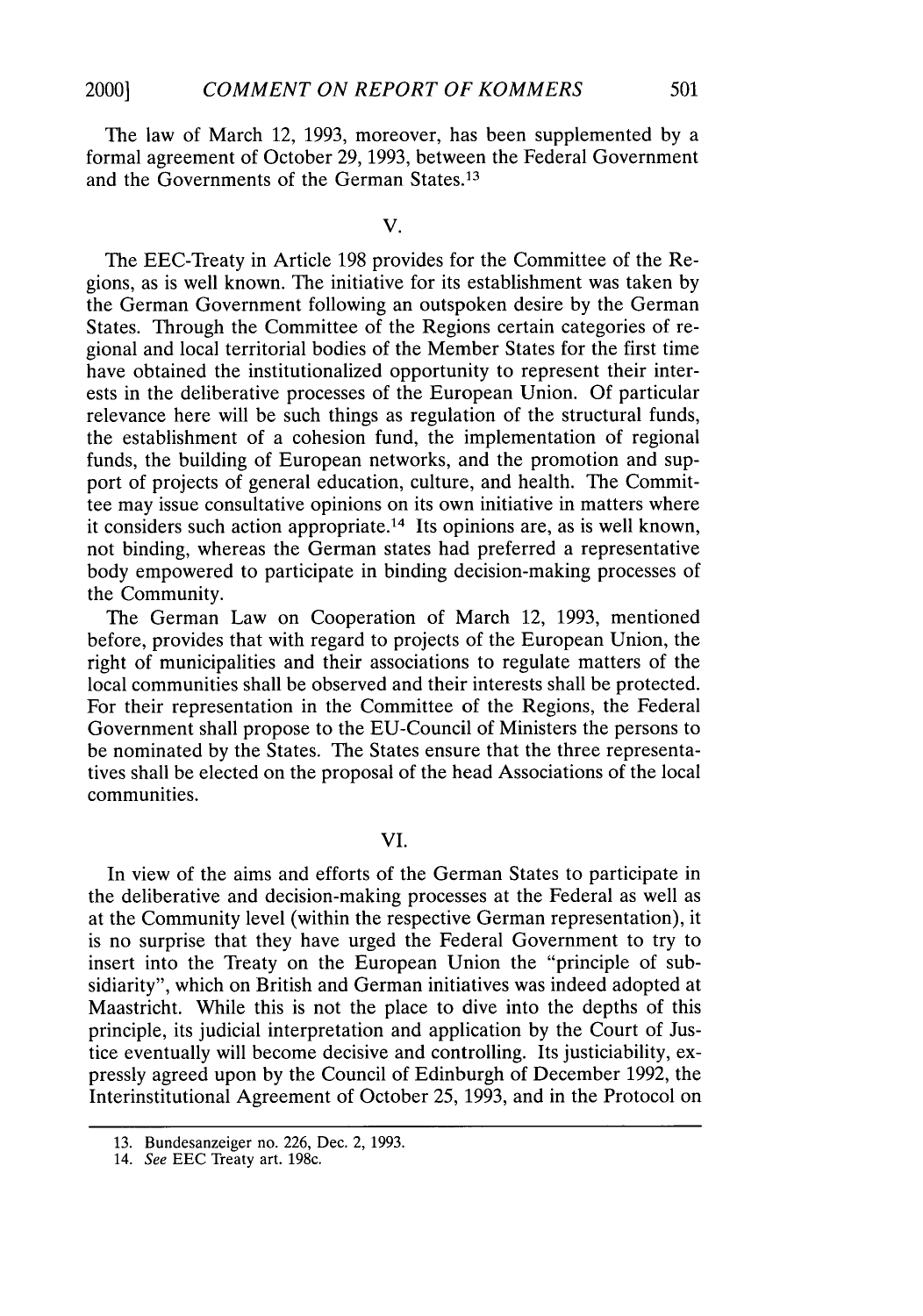the application of the principles of subsidiarity and proportionality attached to the Treaty of Amsterdam of October 2, 1997, may turn out to be a very thorny task. I trust that the Court will find its appropriate criteria and standards-bearing in mind also that within an ever-closer union among the peoples of Europe "decisions are taken as closely as possible to the citizens."<sup>15</sup>

It has been estimated that more than 100 regulations of the European Community would not have passed the test of the principle of subsidiarity. The German Federal Constitutional Court has stated that the Federal Government will have to exert its influence in respecting this principle. The German Länder, nevertheless, will not be able to derive via the principle of subsidiarity new competences of their own.

VII.

The development of European integration undoubtedly has diminished the legislative powers of the States, while it has strengthened the position of the Federal Council with regard to the position of the State Governments within contemporary German federalism. This has seriously affected its balance of powers. The States have tried to compensate for this loss by endeavouring, as I tried to point out before, and by gaining a voice in the deliberative and decision-making processes at the Federal and EU-levels. The losers of this development undoubtedly were the state parliaments. Will their representatives in the future just be part-time or even leisure-time parliamentarians?

That is why some observers speak of today's *executive federalism. The* essence of German federalism, whether it is called cooperative, competitive, executive federalism or whatever, is the continuous attempt to preserve the political and cultural identity of the state entities of the Federation, and to infuse the wealth of ideas of sixteen states into the political process, competitive as they may be, undoubtedly with possibilities to delay, to block and even to obstruct decisions and policies at the federal level. The Federal Republic's vitality, nevertheless, rests on the Länder and their peoples. Its political process is characterized by a high degree of interpenetration and interlocking of the political and societal levels of the Federation and the States. It is a flexible system of distributing political power and a device to settle political conflicts through legally ordered procedures which up to now has provided remarkable stability. In the reform debate, mentioned before, passionate as it is, with a case on the financial equalization issue pending before the Federal Constitutional Court, no voice is heard to abolish federalism in favour of a unitary political system.

In comparing Italy and Germany, Romano Prodi, the new President of the Commission of the European Community, very recently has called them the countries of "the thousand cities," alluding to the wealth of

<sup>15.</sup> Compare TEU tit. **1,** art. A § 2 *and* art. B § 2, *with* EC Treaty art. 3b § 2.